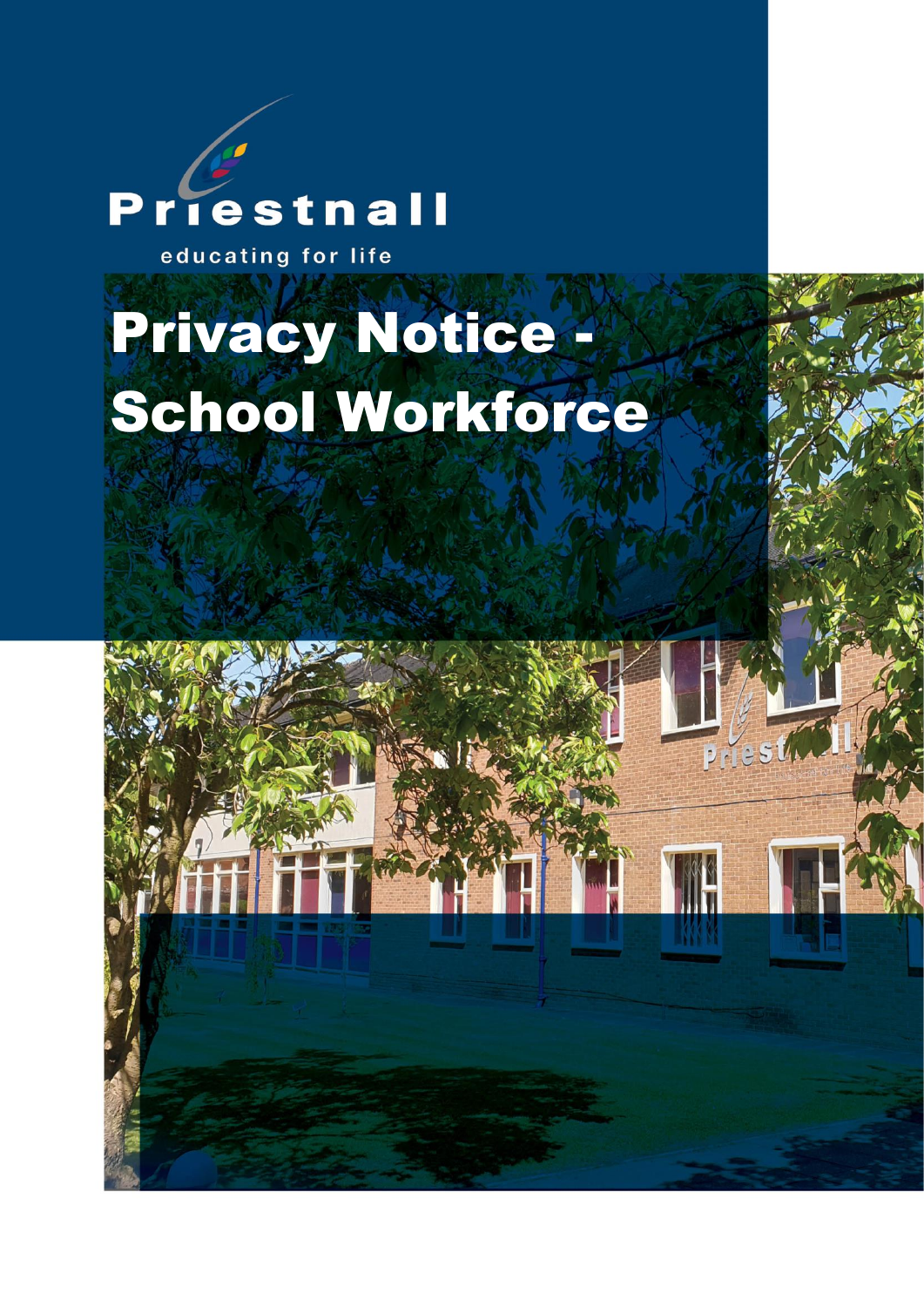# **How we use workforce information**

### **We collect your information to;**

- Enable individuals to be paid
- Enable the development of a comprehensive picture of the workforce and how it is deployed
- Inform the development of recruitment and retention policies
- Safeguard individuals
- Performance management
- Produce staff ID passes
- Produce the single central record

#### **The categories of school information that we process include**

- Personal information such as:
	- Name, data of birth, address, employee and teacher number, national insurance number, contract information, hours worked, post, role, salary, qualifications, subjects taught, when and where, photograph, pension details, bank details, marital status, HMRC declarations, employee benefits, performance management, absence data
- Special categories of information such as;
	- Ethnicity, nationality, health data, occupational health referrals, DBS details, correspondence relating to sickness absence

#### **Why we collect and use workforce information**

Under the UK General Data Protection Regulation (GDPR), the legal basis for processing personal information for general purposes are:

**Necessary for the performance of a contract** – Name, data of birth, address, National Insurance, HMRC declarations, subjects taught references photograph bank details employee benefits performance management, absence data and correspondence relating to sickness absence

**Necessary to comply with our legal obligation -** Teacher number NI, HMRC declarations, references employee benefits DBS details, health data, pension details, marital status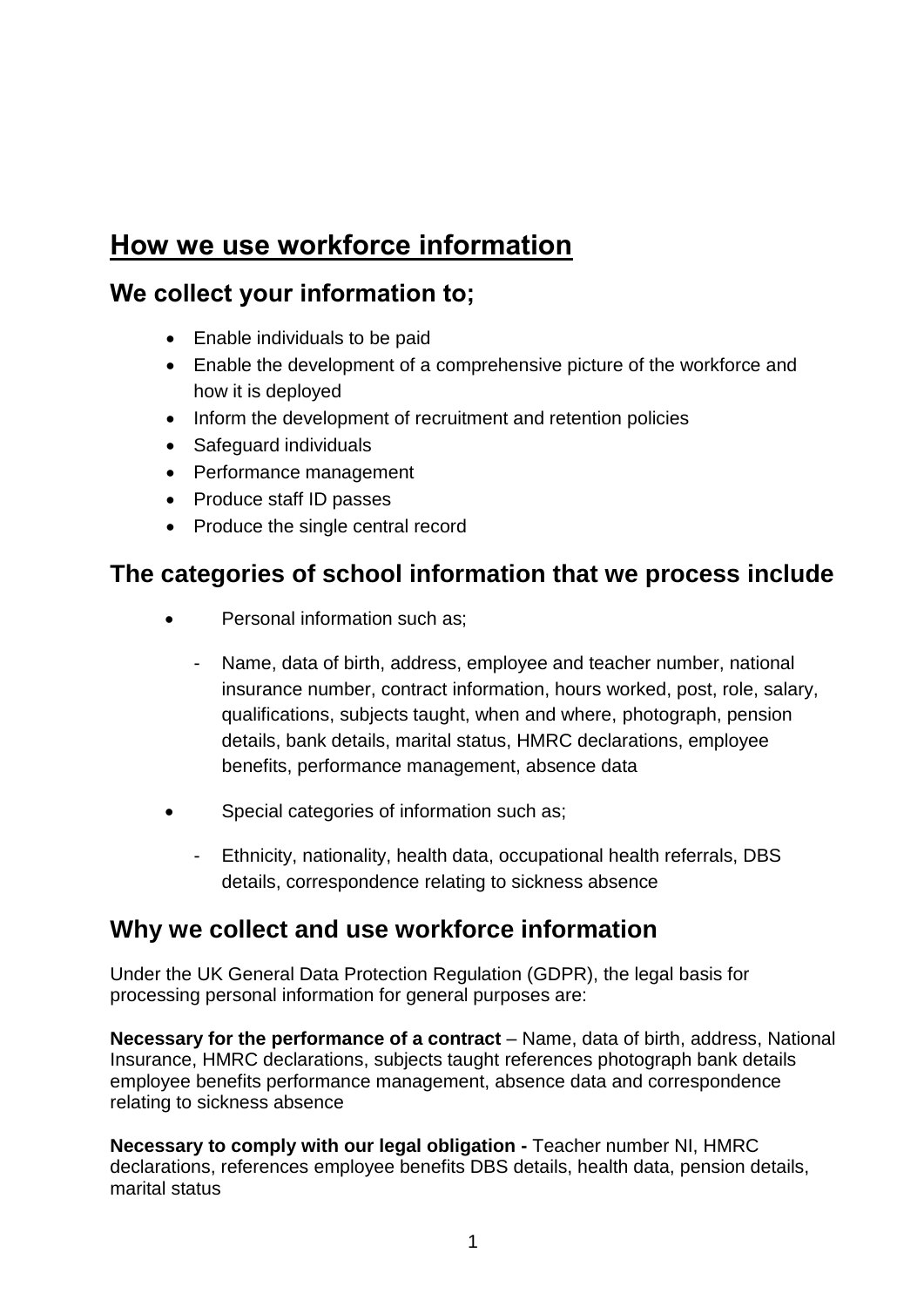# **Collecting workforce information**

We collect personal information via the individual staff members/Governors, Local Authority, HR services, previous employers, and DBS department.

Workforce data is essential for the school's / local authority's operational use. Whilst the majority of personal information you provide to us is mandatory, some of it is requested on a voluntary basis. In order to comply with GDPR, we will inform you at the point of collection, whether you are required to provide certain information to us or if you have a choice in this.

#### **Storing workforce information**

We hold data securely for the set amount of time shown in our data retention schedule, in this circumstance the information will be held for the duration of the employment and for six years after the employment termination date.

For more information on our data retention schedule and how we keep your data safe, please visit [link to the retention schedule]

#### **Who we share workforce information with**

We routinely share this information with:

- our local authority; Stockport Metropolitan Borough Council SMBC
- the Department for Education (DfE)

#### **Why we share school workforce information**

We do not share information about our workforce members with anyone without consent unless the law and our policies allow us to do so.

#### **Local authority**

We are required to share information about our workforce members with our local authority (SMBC) under section 5 of the Education (Supply of Information about the School Workforce) (England) Regulations 2007 and amendments.

The Council commit to only using the data for the purposes which correspond with their statutory duties and will not pass this information onto any third parties without specific agreement.

Data will be transferred electronically by an agreed appropriate secure data transfer mechanism, complying with data security under the General Data Protection Regulation, such as encrypted files via the internet, SIMS or the DfE COLLECT system, where appropriate. Information is primarily shared with the Local Authority via secure email, uploaded onto Office Online or via Royal Mail.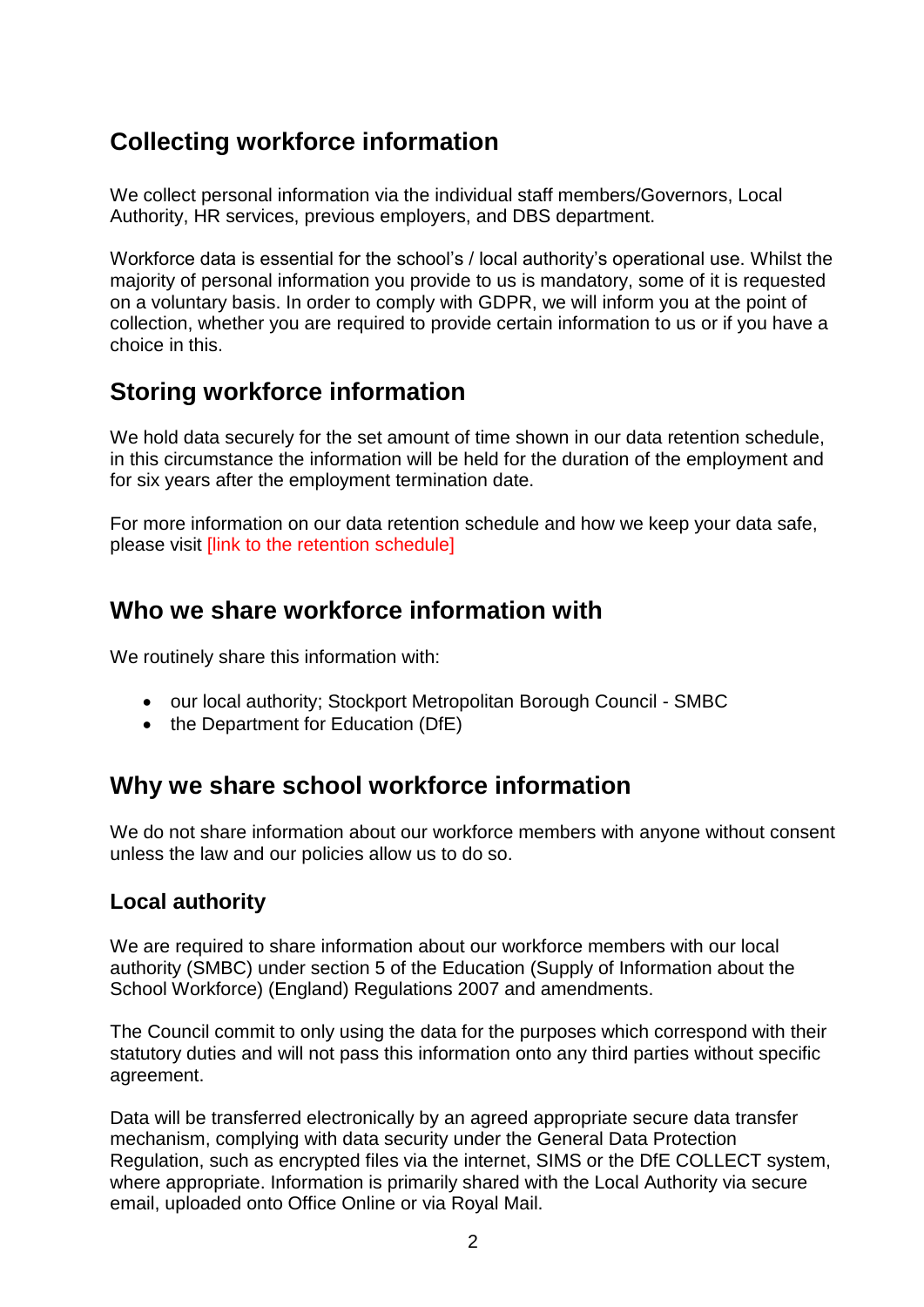#### **Department for Education**

The Department for Education (DfE) collects personal data from educational settings and local authorities via various statutory data collections. We are required to share information about our children and young people with the Department for Education (DfE) for the purpose of those data collections.

We are required to share information about our school employees with the Department for Education (DfE) under section 5 of the Education (Supply of Information about the School Workforce) (England) Regulations 2007 and amendments.

All data is transferred securely and held by DfE under a combination of software and hardware controls which meet the current [government security policy framework.](https://www.gov.uk/government/publications/security-policy-framework)

#### **How Government uses your data**

The workforce data that we lawfully share with the DfE through data collections:

- informs departmental policy on pay and the monitoring of the effectiveness and diversity of the school workforce
- links to school funding and expenditure
- supports 'longer term' research and monitoring of educational policy

#### **Data collection requirements**

To find out more about the data collection requirements placed on us by the Department for Education including the data that we share with them, go to [https://www.gov.uk/education/data-collection-and-censuses-for-schools.](https://www.gov.uk/education/data-collection-and-censuses-for-schools)

#### **Sharing by the Department**

The Department may share information about school employees with third parties who promote the education or well-being of children or the effective deployment of school staff in England by:

- conducting research or analysis
- producing statistics
- providing information, advice or guidance

The Department has robust processes in place to ensure that the confidentiality of personal data is maintained and there are stringent controls in place regarding access to it and its use. Decisions on whether DfE releases personal data to third parties are subject to a strict approval process and based on a detailed assessment of:

- who is requesting the data
- the purpose for which it is required
- the level and sensitivity of data requested; and
- the arrangements in place to securely store and handle the data